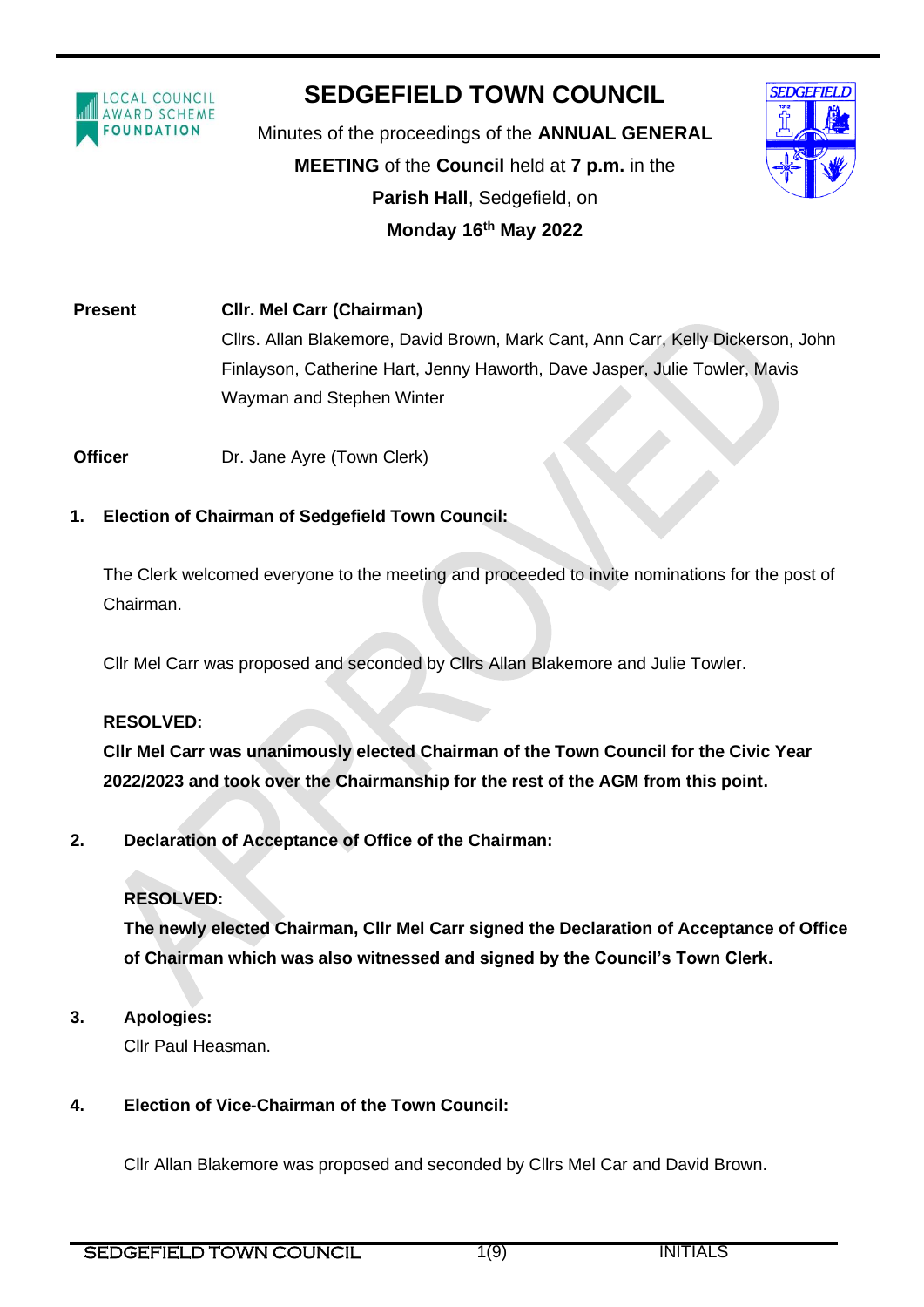## **RESOLVED:**

**Cllr Allan Blakemore was unanimously appointed Vice-Chairman of the Town Council.**

ֺ֝֡

# **5. Election of the Mayor of the Town Council:**

Cllr Dave Jasper was proposed and seconded by Cllrs Allan Blakemore and Mavis Wayman.

## **RESOLVED:**

**Cllr Dave Jasper was unanimously appointed Mayor of Sedgefield for the Civic Year 2022/2023.**

**6. To confirm the Chairman's Allowance as £1,000 for 2022 / 2023:** *(In pursuance of Section 15 (5) of the Local Government Act 1972)*

# **RESOLVED:**

- **i) To confirm the Chairman's Allowance as £1,000 for 2022 / 2023.**
- **ii) To transfer this allowance to the Mayor (as per previous financial years using the General Power of Competence).**

# **7. Procedures:**

- **a) To adopt:**
	- **i) Standing Orders for 2022 / 2023:**

The proposed Standing Orders for 2022 / 2023 had been circulated prior to the meeting as recommended by the Policy & Records Management Working Group following review.

# **RESOLVED:**

**To adopt the 2022 / 2023 Standing Orders as circulated.**

# **ii) Financial Regulations 2022 / 2023:**

The proposed Financial Regulations for 2022 / 2023 had been circulated prior to the meeting as recommended by the Finance Working Group following review.

# **RESOLVED:**

**To adopt the 2022 / 2023 Financial Regulations as circulated.**

**iii) Delegation Scheme 2022 / 2023:**

The proposed Delegation Scheme for 2022 / 2023 had been circulated prior to the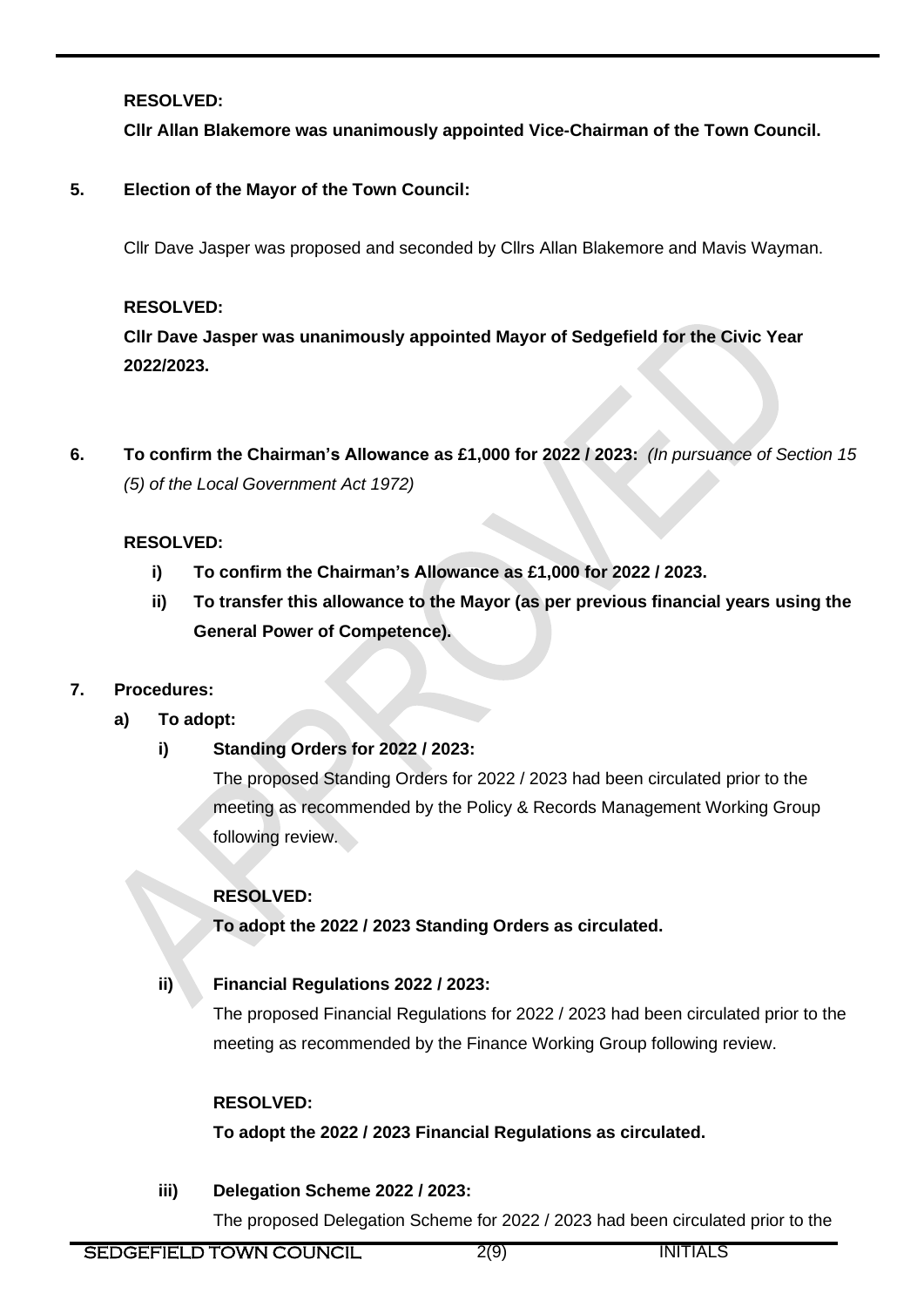meeting as recommended by the Policy & Records Management Working Group following review.

#### **RESOLVED:**

**To adopt the 2022 / 2023 Delegation Scheme as circulated.**

ֺ֝֡

# **iv) Council Debt Policy 2022 / 2023:**

The proposed Council Debt Policy for 2022 / 2023 had been circulated prior to the meeting as recommended by the Finance Working Group following review.

# **RESOLVED:**

**To adopt the 2022 / 2023 Council Debt Policy as circulated.**

# **v) Gifts and Hospitality Policy 2022 / 2023:**

The proposed Gifts and Hospitality Policy for 2022 / 2023 had been circulated prior to the meeting as recommended by the Finance Working Group following review.

# **RESOLVED:**

**To adopt the 2022 / 2023 Gifts and Hospitality Policy as circulated.**

# **vi) Code of Conduct 2022 / 2023:**

The proposed Code of Conduct 2022 / 2023 had been circulated prior to the meeting as recommended by the Policy & Records Management Working Group following review. The Clerk highlighted that item 2.11b) should read "The interest is one that a member of the public with knowledge of the relevant facts would reasonably regard as so significant that it is likely to prejudice their judgement of the public interest".

# **RESOLVED:**

**With the inclusion of the above amendment, to adopt the 2022 / 2023 Code of Conduct as circulated.**

The Clerk reported that all adopted procedures and policies from 7a would now be published on the Town Council's website for public information.

**b) To re-affirm usage of the General Power of Competence for 2022 / 2023:** *(General Power of Competence (Prescribed Conditions) Order 2012)*

The Clerk reminded Cllrs of the General Power of Competence.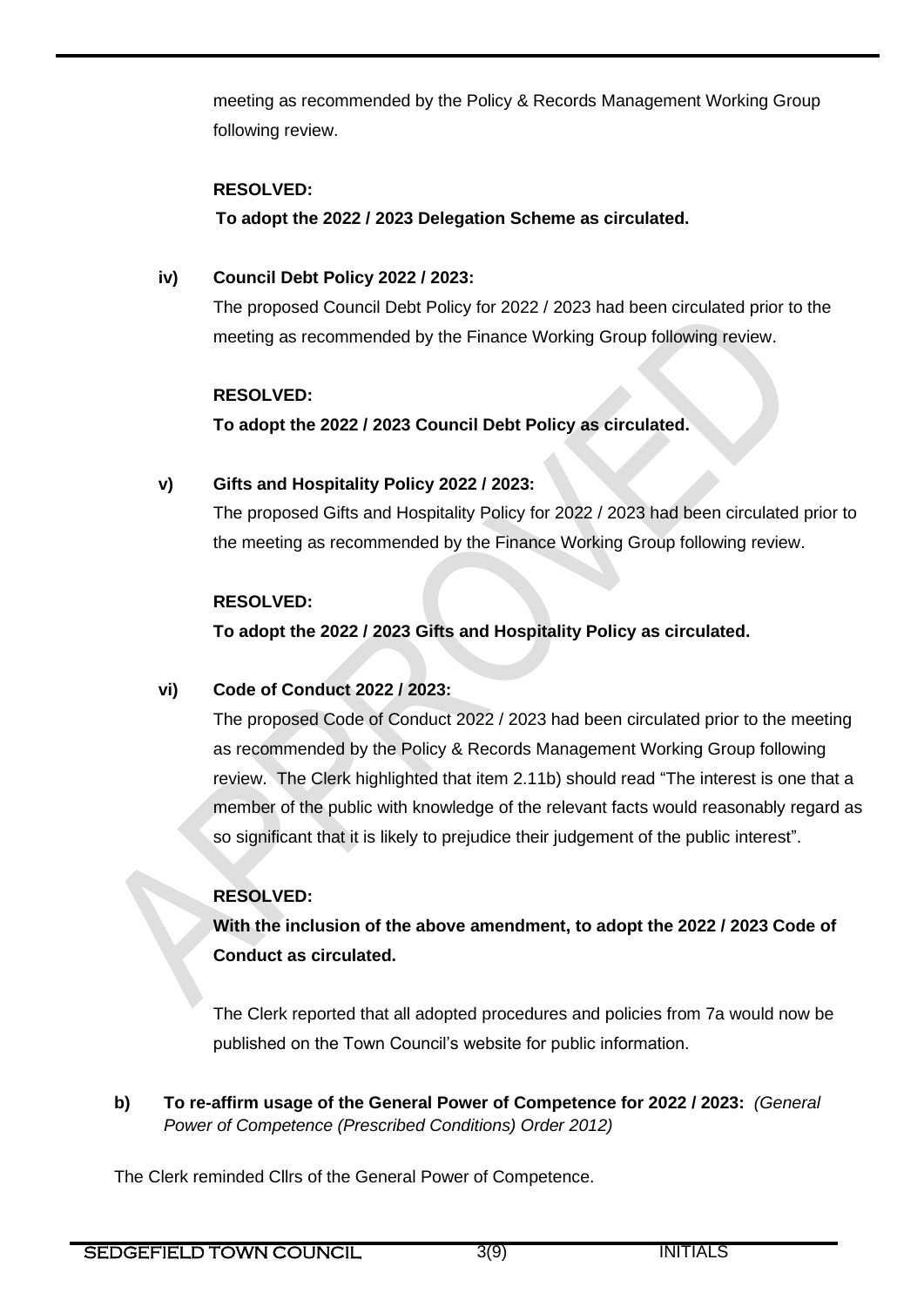#### **RESOLVED:**

**To re-affirm the Town Council's use of the General Power of Competence for the Council's current term of office (as originally affirmed at the Town Council's AGM following the local council elections in May 2021).**

ֺ֝֡

#### **8. Committees:**

#### **RESOLVED:**

**The following Chairs, Vice-Chairs and membership were agreed:-**

# **a) Policy & Resources (P&R)**

#### **Chair:**

Cllr Allan Blakemore was proposed and seconded by Cllrs Mel Carr and Julie Towler. This was agreed unanimously.

#### **Chair of P&R: Cllr Allan Blakemore**

#### **Vice Chair:**

Cllr Jenny Haworth was proposed and seconded by Cllrs Allan Blakemore and Stephen Winter. This was agreed unanimously.

#### **Vice Chair of P&R: Cllr Jenny Haworth**

#### **Membership of P&R:**

Cllrs. Allan Blakemore, David Brown, Mark Cant, Ann Carr, Mel Carr, Kelly Dickerson, John Finlayson, Catherine Hart, Jenny Haworth, Paul Heasman, Dave Jasper, Jim Seymour, Julie Towler, Mavis Wayman and Stephen Winter

#### **b) Environment**

#### **Chair:**

Cllr Stephen Winter was proposed and seconded by Cllrs Mel Carr and Mavis Wayman. This was agreed unanimously.

#### **Chair of Environment: Cllr Stephen Winter**

#### **Vice Chair of Environment:**

Cllr Mark Cant was proposed and seconded by Cllrs Mel Carr and Ann Carr. This was agreed unanimously.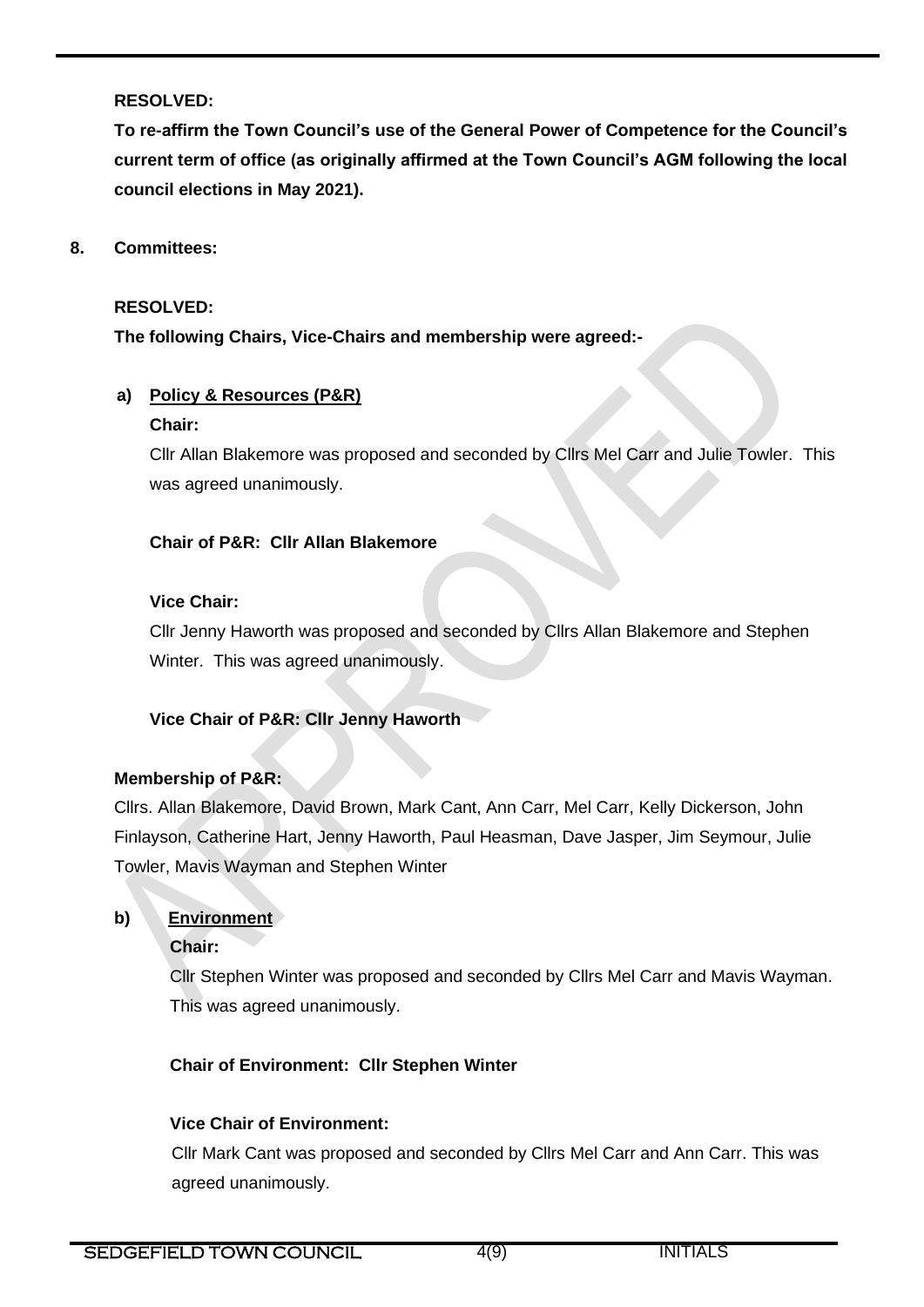## **Vice Chair of Environment: Cllr Mark Cant.**

#### **Membership of Environment:**

Cllrs. Allan Blakemore, David Brown, Mark Cant, Ann Carr, Mel Carr, Kelly Dickerson, John Finlayson, Catherine Hart, Jenny Haworth, Paul Heasman, Dave Jasper, Jim Seymour, Julie Towler, Mavis Wayman and Stephen Winter

ֺ֝֡

# **c) Community Development and Engagement:**

## **Chair of Community Development & Engagement:**

Cllr Ann Carr was proposed and seconded by Cllrs Allan Blakemore and Mavis Wayman. This was agreed unanimously.

# **Chair of Community Development and Engagement: Cllr Ann Carr**

## **Vice Chair of Community Development & Engagement:**

Cllr Mavis Wayman was proposed and seconded by Cllrs Mel Carr and Ann Carr. This was agreed unanimously.

# **Vice Chair of Community Development and Engagement: Cllr Mavis Wayman**

# **Membership of Community Development & Engagement:**

Cllrs. Allan Blakemore, David Brown, Mark Cant, Ann Carr, Mel Carr, Kelly Dickerson, John Finlayson, Catherine Hart, Jenny Haworth, Paul Heasman, Dave Jasper, Jim Seymour, Julie Towler, Mavis Wayman and Stephen Winter

# **d) Sedgefield Extra:**

# **Chair of Sedgefield Extra:**

Cllr John Finlayson was proposed and seconded by Cllrs Mel Carr and Ann Carr. This was agreed unanimously.

# **Chair of Sedgefield Extra: Cllr John Finlayson**

#### **Vice Chair of Sedgefield Extra:**

Cllr Julie Towler was proposed and seconded by Cllrs Mel Carr and Allan Blakemore. This was agreed unanimously.

# **Vice Chair of Sedgefield Extra: Cllr Julie Towler**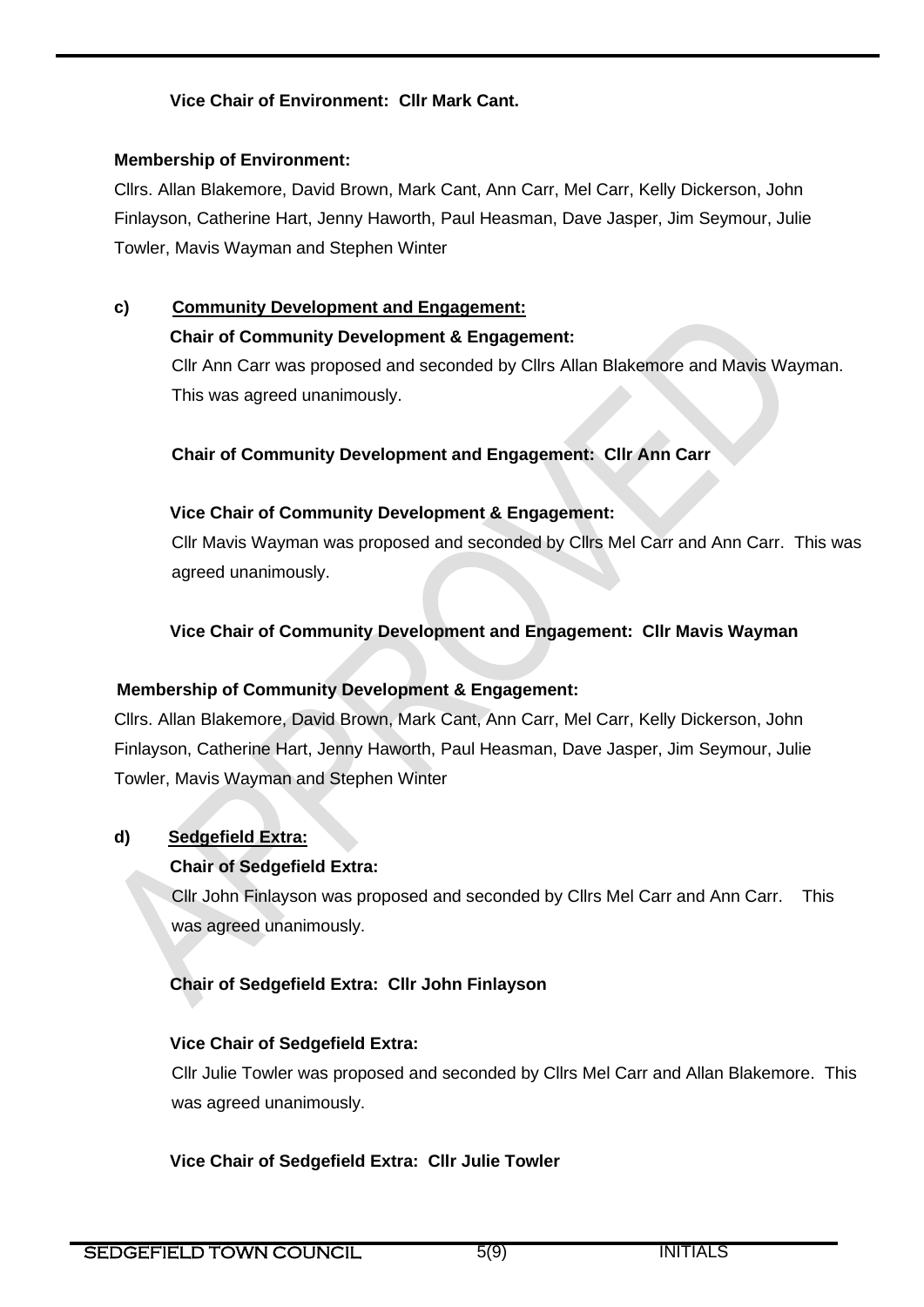#### **Membership of Sedgefield Extra:**

Cllrs. Allan Blakemore, David Brown, Mark Cant, Ann Carr, Mel Carr, Kelly Dickerson, John Finlayson, Catherine Hart, Jenny Haworth, Paul Heasman, Dave Jasper, Jim Seymour, Julie Towler, Mavis Wayman and Stephen Winter

ֺ֝֡

## **e) Community Chest:**

## **Chair of Community Chest:**

Cllr Julie Towler was proposed and seconded by Cllrs Mel Carr and Stephen Winter. This was agreed unanimously.

## **Chair of Community Chest: Cllr Julie Towler**

## **Vice Chair of Community Chest:**

Cllr Mavis Wayman was proposed and seconded by Cllrs Mel Carr and David Brown. This was agreed unanimously.

# **Vice Chair of Community Chest: Cllr Mavis Wayman**

#### **Members:**

Cllrs. Allan Blakemore, David Brown, Mark Cant, Ann Carr, Mel Carr, Kelly Dickerson, John Finlayson, Catherine Hart, Jenny Haworth, Paul Heasman, Dave Jasper, Jim Seymour, Julie Towler, Mavis Wayman and Stephen Winter

#### f**) Personnel:**

 The Clerk explained that as per the Standing Orders the Chair and Vice-Chair of the Personnel should be the same as the P & R Committee.

**Chair of Personnel: Cllr Allan Blakemore**

#### **Vice Chair of Personnel: Cllr Jenny Haworth**

#### **Members:**

Cllrs Ann Carr, John Finlayson, Julie Towler and Mavis Wayman.

#### **9. Representatives to External Groups and Organizations:**

#### **RESOLVED:**

- **i) To appoint representatives as over.**
- **ii) Representatives to provide written reports to the Town Council following any**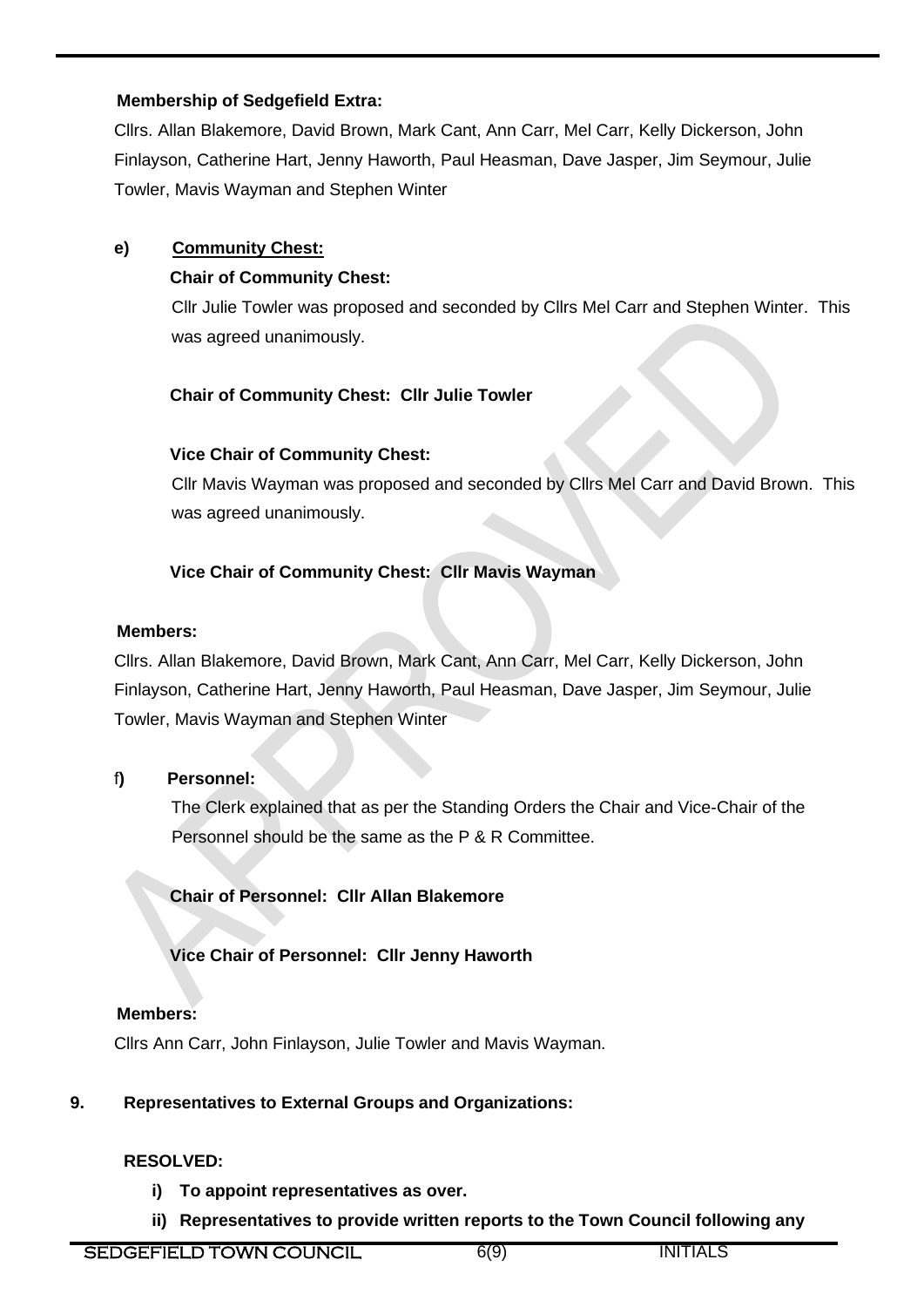**meetings attended in order to keep the Town Council updated on the work of each external group and organization.** 

ֺ֝֡

#### **10. To confirm the current Working Groups:**

The Clerk reminded Cllrs that Working Groups are open to all Cllrs.

#### **RESOLVED**

- **i) To confirm the current Members of the Working Groups as over.**
- **ii) Each Working Group, at its next meeting, to review its terms of reference and agree its priorities/workload for the remainder of the financial year with an update report being presented to the relevant Council Committee thereafter.**
- **11. To approve the dates and times of the meetings for the forthcoming year:**

#### **RESOLVED:**

**To re-affirm the dates of the meetings for the forthcoming civic year as circulated previously in early 2022 (and which are already on display for public information).** 

## **12. To nominate Honorary Freemen:**

Prior to the meeting the Clerk had circulated to all a Nomination For Honorary Freeman Report by Cllrs Allan Blakemore and Mel Carr.

#### **RESOLVED:**

**Cllr David Brown be awarded Honorary Freeman of Sedgefield and presentation of such take place at a future event.** 

The Chair thanked everyone for attending and closed the meeting at 7.28p.m.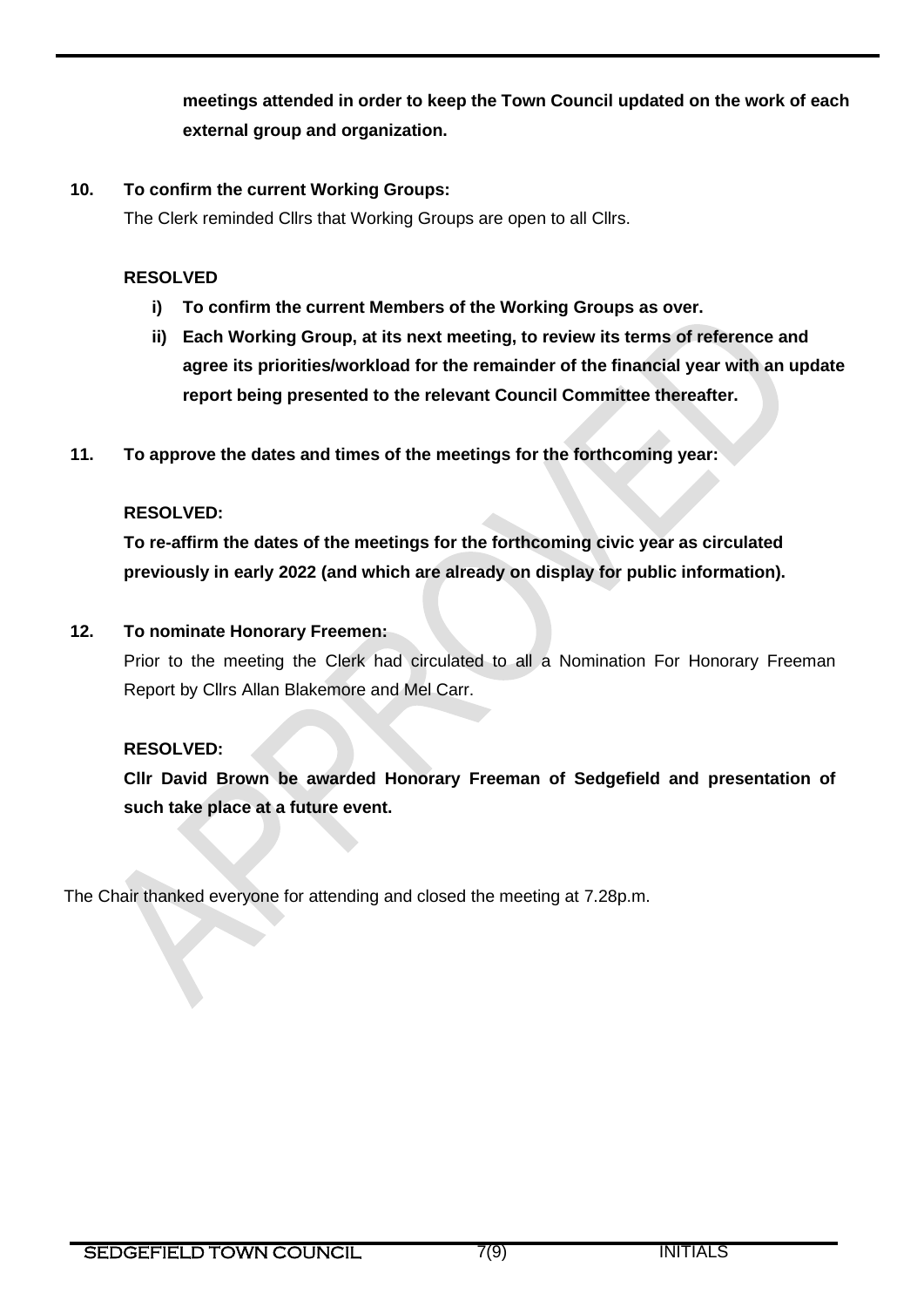| <b>External Body</b>                    | Representatives for 2022/23                                 |
|-----------------------------------------|-------------------------------------------------------------|
| <b>SCA Executive</b>                    | Cllr. Allan Blakemore                                       |
| <b>Sedgefield Twinning Assoc.</b>       | Cllrs. Stephen Winter and Mavis Wayman                      |
| <b>Crime Prevention / N. Watch</b>      | Cllrs Allan Blakemore, Kelly Dickerson and Stephen          |
|                                         | Winter                                                      |
| <b>EDRC Local Council Committee AAP</b> | Cllr. Mel Carr + the Clerk                                  |
|                                         |                                                             |
| <b>CDALC AGM</b>                        | Cllr Allan Blakemore (Cllr John Finlayson as reserve) +     |
| (Co Durham Assoc of Local Councils)     | the Clerk                                                   |
| <b>Citizens Advice Bureau</b>           | Invitation to be issued to all Cllrs if any received during |
|                                         | 2022/23                                                     |
| <b>Pubs Partnership</b>                 | Cllrs. David Brown and Stephen Winter (Cllr Allan           |
|                                         | Blakemore as reserve)                                       |
| <b>NETPark</b>                          | Cllr John Finlayson                                         |
| <b>Sedgefield Charities</b>             | "The Sedgefield District Relief In Need Charity" and "The   |
|                                         | Howle Hope Estate" Board - Cllrs Allan Blakemore and        |
|                                         | David Brown                                                 |
|                                         | "The Educational Foundation Board" - Cllrs Ann Carr         |
|                                         | and Mavis Wayman                                            |
|                                         |                                                             |
|                                         | (Note: Terms of office for all Town Council nominated       |
|                                         | Trustees last for four year term with each expiring in May  |
|                                         | 2025)                                                       |
| <b>Sedgefield Development Trust</b>     | <b>Cllr Mel Carr</b>                                        |
| <b>Sedgefield in Bloom</b>              | Open to all Cllrs with Cllr Mel Carr holding the role of    |
|                                         | Bloom Champion liaising between the Bloom Group and         |
|                                         | Town Council.                                               |
| Sedgefield 700+                         | Open to all Cllrs with meetings of the Group now likely to  |
|                                         | be by exception                                             |
| <b>Staff Complaints</b>                 | 6 (to comprise of all members of Personnel Committee)       |
|                                         | Clirs. Allan Blakemore, Jenny Haworth, Ann Carr, John       |
|                                         | Finlayson, Julie Towler and Mavis Wayman.                   |
| <b>Staff Appeals</b>                    | Cllrs Mel Carr, Kelly Dickerson, Catherine Hart, Paul       |
|                                         | Heasman, Dave Jasper, Jim Seymour and Stephen               |
|                                         | Winter.                                                     |
| <b>Larger Local Councils</b>            | Cllrs. Allan Blakemore, John Finlayson + the Clerk.         |

ֺ֝֡